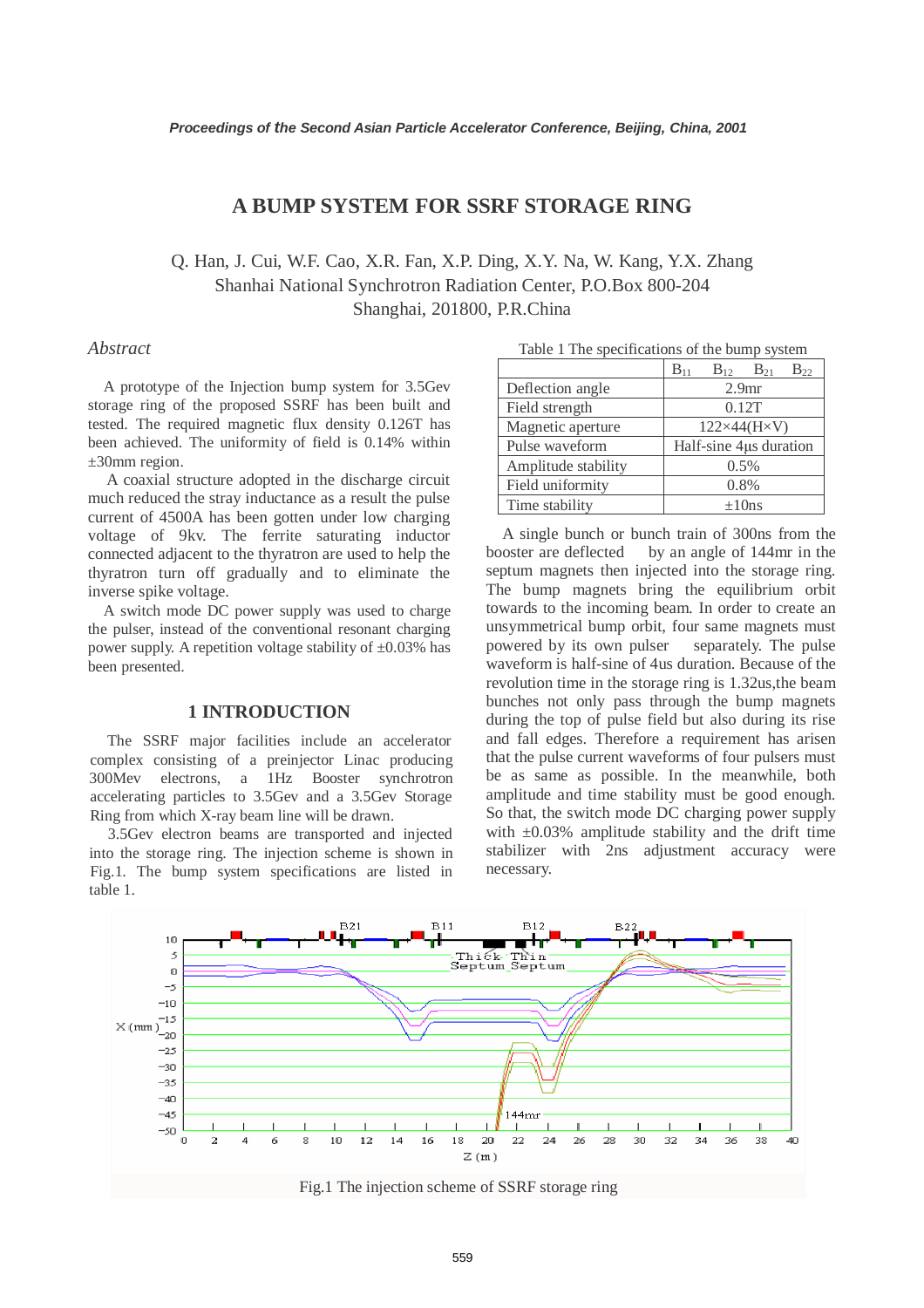All of the requirements above are to ensure the lower residual β-oscillation after beams pass through the bump magnet fields.

The prototype consists of a full size bump magnet, a 5KA pulser and a switching mode DC power supply.

## **2 BUMP MAGNET**

The bump magnet has a window frame ferrite yoke in air and an insulated one-turn excitation coil. The magnetic aperture is 44mm vertically by 122mm horizontally. A ceramic vacuum chamber will be placed in it.

The frame is made of 24 C-type nickel-zinc ferrite blocks, 12 blocks are stacked and fixed by polysulfone plates, forming a half yoke. In closed positon two half of yoke are seperated by a 1mm thick copper plate to attenuate any remaining closed flux of the wake field when beams pass through the yoke.

The magnetic yoke length is 0.3m. The ferrites was made in China of which the performances close to the ferrite type as 8c11 from Philips:  $B_s > 0.3T$ ,  $\mu_0 > 1000$ .

As the magnets are in air, a critical part of design is the electrical insulation of the coil. The straight sections of the coil that pass through the ferrites yoke have been embedded in polycarbonate bars and fixed at the end of coil. It is shown in Fig.2. Test results have proved that this solution is satisfiable. Both polysulfone and poly carbonate are all the good materials against radiation.

 The tests results showed that the excitation efficiency is 0.126T/4.5kA and the uniformity of field is 0.14% within ±30mm region.



Fig. 2 The bump magnet (without shielding)

The another critical part of the bump magnet is

manufacture of the ceramic vacuum chamber. We have few experiences and also have to spend a lot, so the work will be done in next step.

#### **3 PULSE CIRCUIT DESCRIPTION**

 The pulser circuit diagram is shown in Fig.3 which producing a half-sine pulse current of 4us duration The total inductance LM of the bump magnet including its connector stray inductances is  $1.27 \mu$  H. The thyratron in the circuit was used as a switching element. While the thyratron in open, the main capacitor C0 is being charged up to a voltage  $E_C$  equal to the value of that from the switch mode DC power supply. By triggering the thyration, the capacitor C0 will be discharged through the plasma of thyratron and the bump magnet coil with a heavy pulse current will excite the fields in bump magnet.

In order to save some energy, a ring-back circuit composed of a diode stack DR and an inductor LR is connected across the main capacitor, which will recover part of the stored energy after the thyratron ceases to conduct. The RF-CF filter in the circuit is used for the elimination of higher mode oscillation on the pulse current waveform.

 Obviously, the pulse current waveform in LC discharging loop is half-sine, because the thyratron CX1154 is unidirectional switch. Both amplitude Ip and duration τ of the pulse current by following formula:

$$
I_P = \frac{E_C}{\sqrt{\frac{L}{C}}} \tau = \pi \sqrt{LC} \qquad L = L_M + L_S + L_{cable}
$$

- Ec charging voltage
- C capacitance of main capacitor
- L total inductance of discharging loop
- LM inductance of the bmup magnet
- $L_{\text{Cable}}$  equivalent lumped inductance of transmission cables
- Ls total stray inductances



Fig.3 The pulser circuit

## *3.1 Measures for reducing stray inductance LC*

Firstly, a capacitor with low stray inductance was designed and manufactured specially for used as the